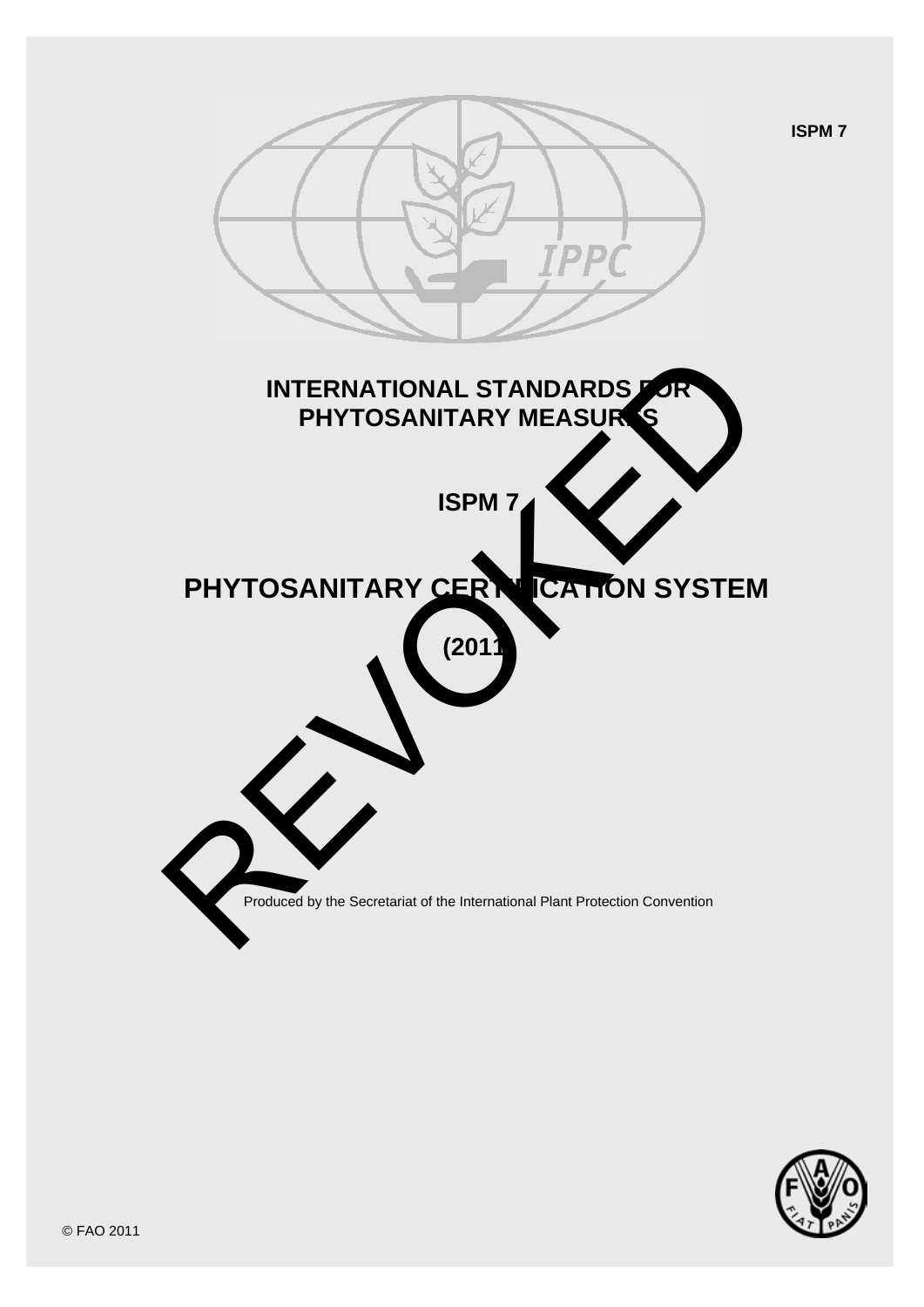**Publication histo** *This is not an cial part of the* 

1994-05 CEPM-1 added topic - *Export Certification System* (1994-002) 1995 EWG velop 1995-05 CEPM - vised draft text and approved for MC 1995 Sent for MC 1996-05 CEPM-3 revised draft for adoption 1997-11 29<sup>th</sup> FAO Conference adopted standard **ISPM 7**. 1997. *Export certification system*. Rome, IPPC, FAO. REVOKED AND STRUCTURE OF THE CONFERENCE STATE CONFERENCE STATE CONFERENCE STATE CONFERENCE STATE CONFERENCE STATE CONFERENCE STATE CONFERENCE STATE CONFERENCE STATE CONFERENCE STATE CONFERENCE STATE CONFERENCE STATE CONFER

2006-04 CPM-1 added topic *Revision of ISPM 7* (2006-034) 2006-11 SC approved Specification 38 *Revision of ISPM No. 7 and 12* 2008-02 EWG revised standard 2009-06 SC revised standard and approved for MC 2010-02 Sent for MC 2010- 05 SC-7 revised standard 2010-11 SC revised standard for adoption 2011-03 CPM-6 adopted revised standard **ISPM 7**. 2011. *Phytosanitary certification system*. Rome, IPPC, FAO. Publication history: Last modified August 2011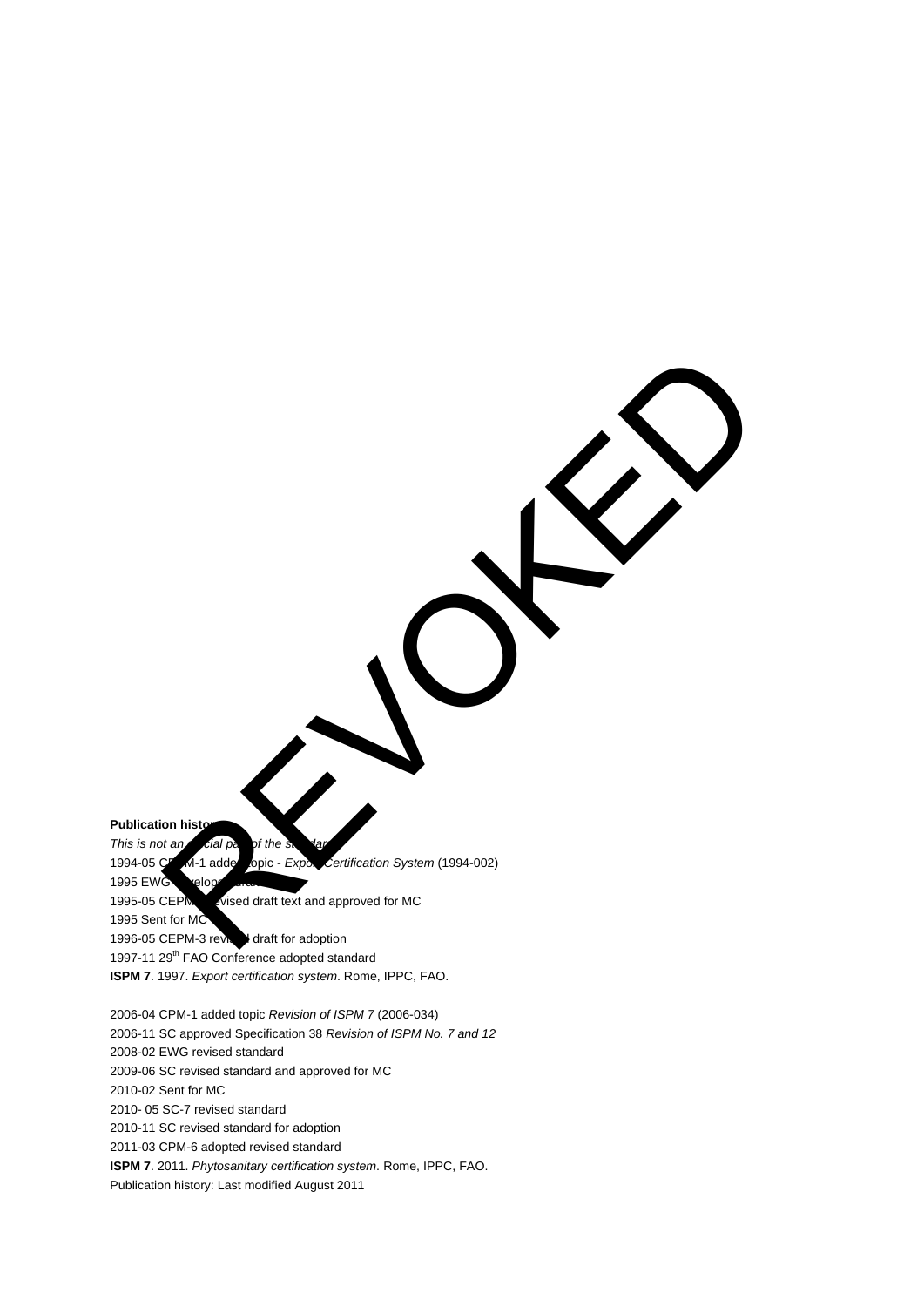# **CONTENTS**

| 1.              |            |                                                                                                                                                                                                                                |  |
|-----------------|------------|--------------------------------------------------------------------------------------------------------------------------------------------------------------------------------------------------------------------------------|--|
| 2.              |            |                                                                                                                                                                                                                                |  |
|                 | 2.1        |                                                                                                                                                                                                                                |  |
|                 | 2.2        | $\sim$ 7-7                                                                                                                                                                                                                     |  |
| 3.              | $\sqrt{2}$ |                                                                                                                                                                                                                                |  |
|                 | 3.1        |                                                                                                                                                                                                                                |  |
|                 | 3.2        | Information on phytosanitary import requirement                                                                                                                                                                                |  |
|                 | 3.3        | Technical information on regulated pests                                                                                                                                                                                       |  |
|                 | 3.4        | <u>.</u>                                                                                                                                                                                                                       |  |
| $\mathbf{4}$ .  |            |                                                                                                                                                                                                                                |  |
|                 | 4.1        |                                                                                                                                                                                                                                |  |
|                 | 4.2        | Documentation of procedures and continuum and continuum and the contract of the contract of the contract of the contract of the contract of the contract of the contract of the contract of the contract of the contract of th |  |
|                 | 4.3        |                                                                                                                                                                                                                                |  |
| 5.              |            |                                                                                                                                                                                                                                |  |
|                 | 5.1        |                                                                                                                                                                                                                                |  |
|                 | 5.2        |                                                                                                                                                                                                                                |  |
| 6.              |            |                                                                                                                                                                                                                                |  |
| <b>APPENDIX</b> |            |                                                                                                                                                                                                                                |  |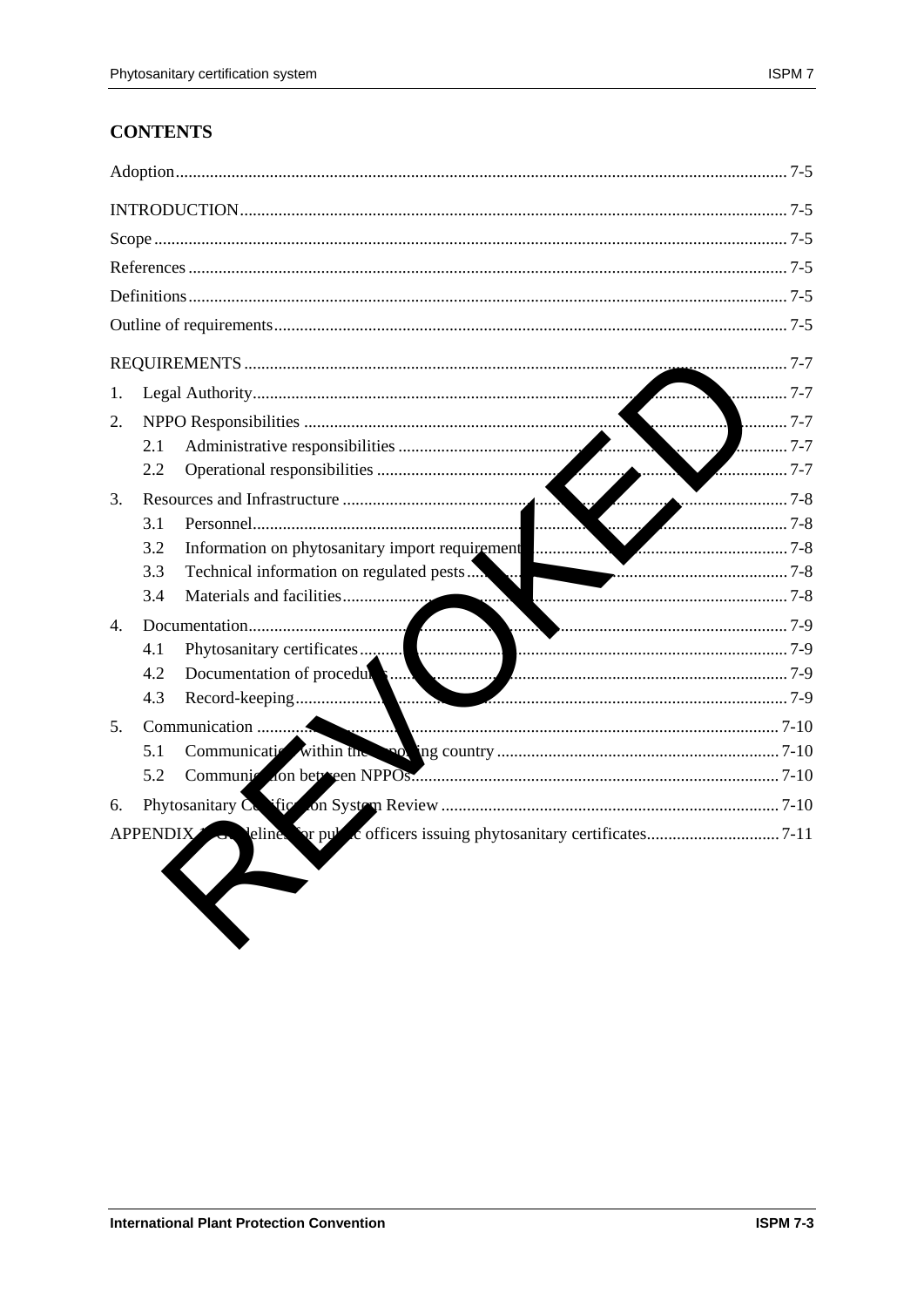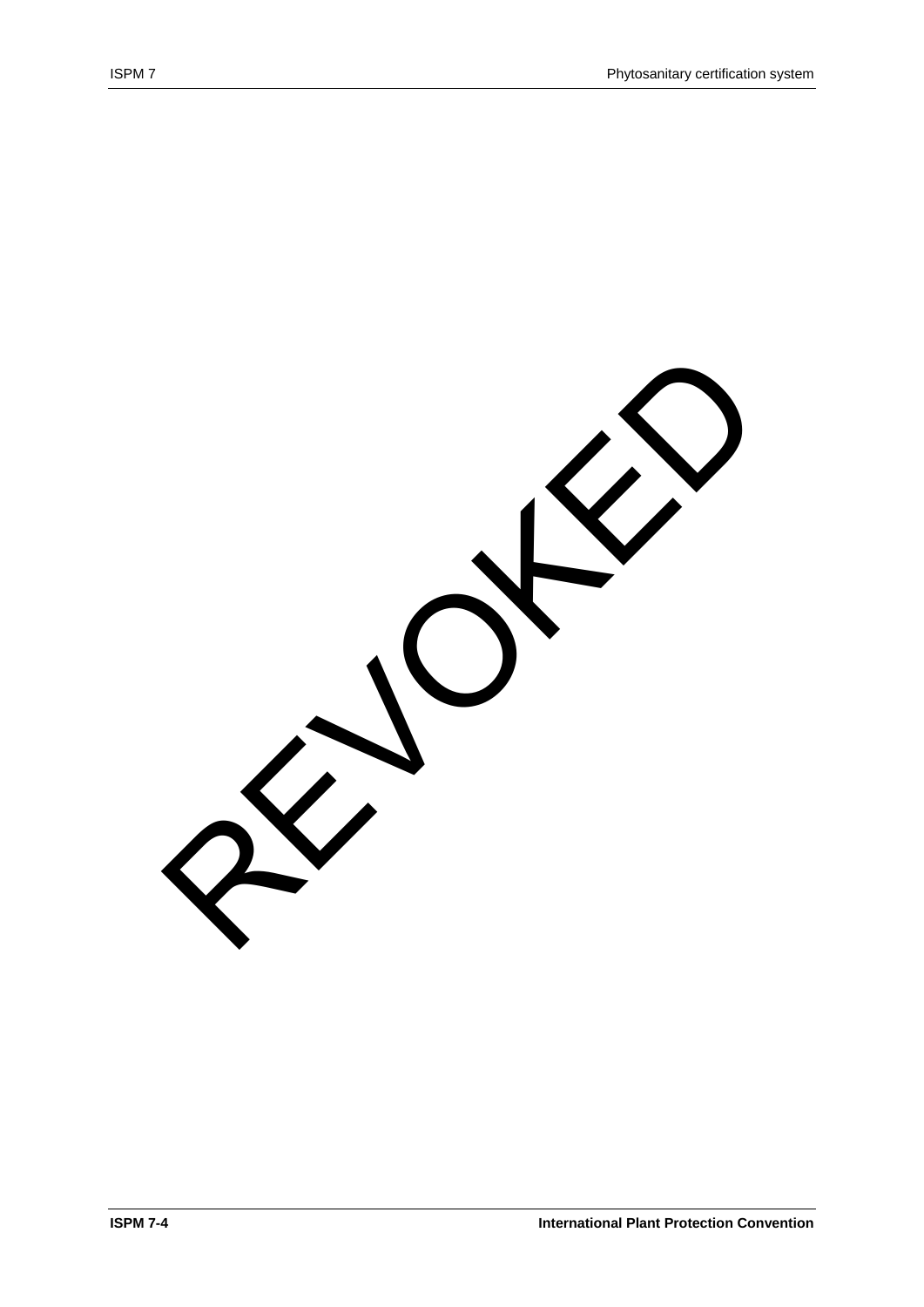# **Adoption**

This standard was adopted by the Twenty-ninth Session of the FAO Conference in November 1997 as *Export certification system*. The first revision of the standard was adopted by the Sixth Session of the Commission on Phytosanitary Measures in March 2011 as the present standard, ISPM 7:2011.

# **INTRODUCTION**

## **Scope**

This standard contains requirements and describes components of a phytosanitary certification system to be established by national plant protection organizations (NPPOs).

Requirements and guidelines for the preparation and issuance of  $p$  osanitary certificates<sup>[1](#page-4-0)</sup> (phytosanitary certificates for export and phytosanitary certificates for export) are export in ISPM 12:2011.

## **References**

**IPPC**. 1997. *International Plant Protection Convention*. Rome

**ISPM 5**. *Glossary of phytosanitary terms*. Rome, IPPC, FA

**ISPM 12**. 2011. *Phytosanitary certificates*. Rome, IPPC, FA

**ISPM 13**. 2001. *Guidelines for the notification of*  $\lambda$ , compliance and emergency action. Rome, IPPC, FAO.

**ISPM 20**. 2004. *Guidelines for a phytosanity symport value of system.* Rome, IPPC, FAO.

### **Definitions**

<u>.</u>

Definitions of phytosanitary terms used in this star and can be found in ISPM 5 (*Glossary of phytosanitary terms*).

#### **Outline of requirements**

Phytosanitary certification are issued for exported or re-exported consignments to provide assurance to an NPPO that the  $c_0$  signments meet the phytosanitary import requirements.

The NPPO of  $\bullet$  sporting country has the sole authority to undertake phytosanitary certification and should establish a management system to deal with the legislative and administrative requirements. The NPP<sub>2</sub> undert es operational responsibilities, including sampling and inspection of plants, plant products and other regulated articles; detection and identification of pests; surveillance of crops; performance **treatments**; and establishing and maintaining a record-keeping system. Transmittery extinction and paint protection organizations (NPPOs).<br>
Ements and guidelines for the preparation and issuance of prosesure<br>
2:2011.<br>
2:2011. Phytosanitary certificates for export and phytosanitary certificate

In undertaking the functions, the NPPO of the exporting country should have personnel with the required skills and technical qualifications. Authorized non-government personnel may carry out specified certification functions, provided they are qualified and skilled and responsible to the NPPO. Official information on the phytosanitary import requirements of the importing country should be available to the NPPO personnel of the exporting country. Technical information on the regulated pests of the importing country, along with equipment for sampling, inspection, testing and treatment, should also be available to the personnel involved in phytosanitary certification.

<span id="page-4-0"></span><sup>&</sup>lt;sup>1</sup> The IPPC refers to a "phytosanitary certificate" for export purposes and a "phytosanitary certificate for reexport" for re-export purposes. In order to keep the use of these terms simple and clear in this standard "phytosanitary certificate for export" and "phytosanitary certificate for re-export" are used. The term "phytosanitary certificates" (plural) is used to cover both types of certificate.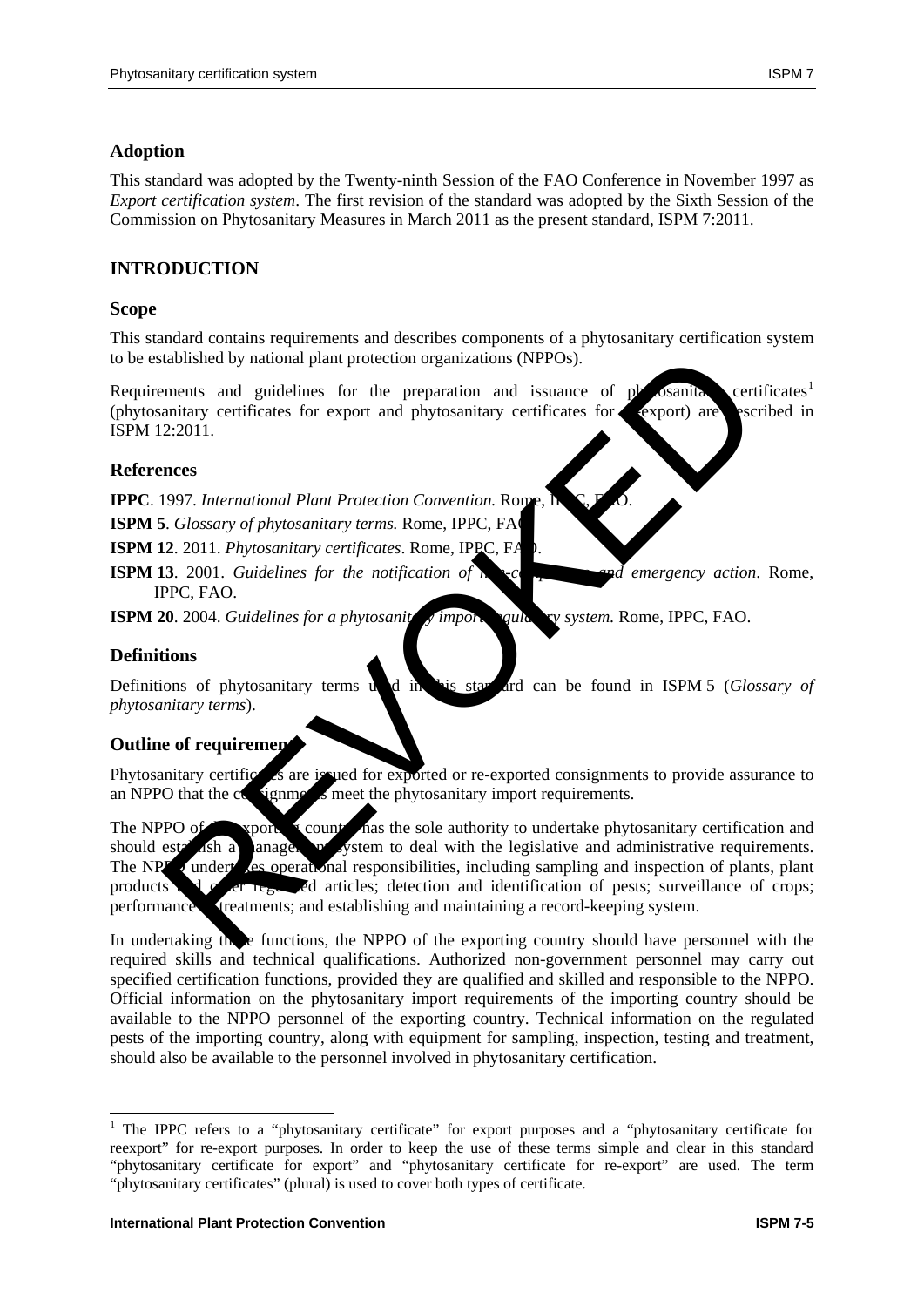The NPPO of the exporting country should maintain a system for documenting the relevant certification procedures. Guidance and instruction material for all procedures should be available. Records of all activities leading to issuance of phytosanitary certificates should be maintained.

The NPPOs of exporting and importing countries should maintain official communication through their respective contact points. Information on phytosanitary import requirements and noncompliances should be communicated.

REVOKED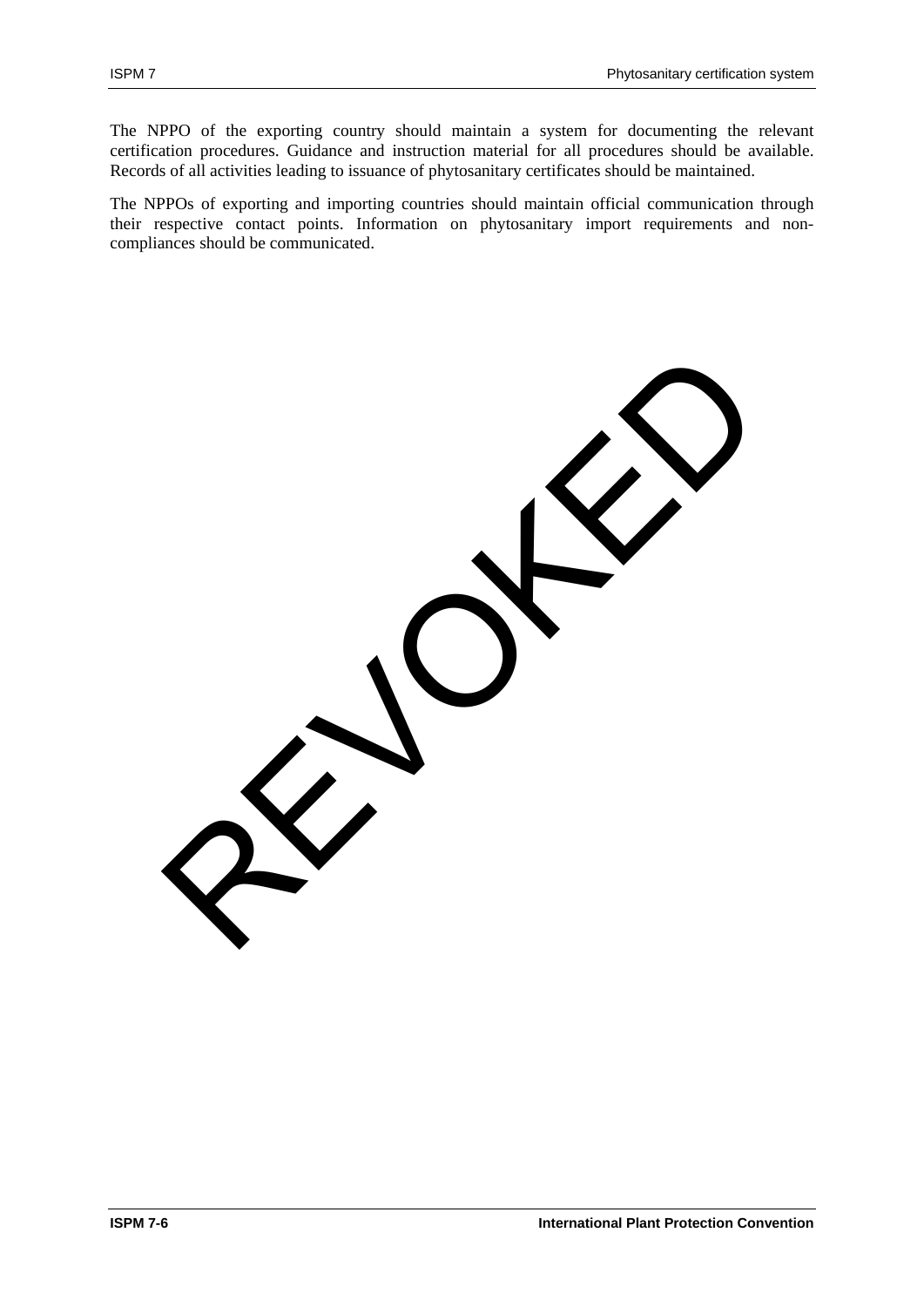The IPPC states in its Article V.1:

Each contracting party shall make arrangements for phytosanitary certification, with the objective of ensuring that exported plants, plant products and other regulated articles and consignments thereof are in conformity with the certifying statement ….

Therefore, contracting parties should develop and maintain a phytosanitary certification system for certifying compliance of plants, plant products and other regulated articles with the phytosanitary import requirements of importing contracting parties as well as their freedom from regulated pests. The system for the issuance of phytosanitary certificates includes the components of legal authority, administrative and operational responsibilities, resources and infrastructure, documentation, communication and system review.

## **1. Legal Authority**

The NPPO should have the sole authority by legislative or administrative  $\mathbf h$  and to conduct, develop and maintain a phytosanitary certification system related to exports and re-exports and should bear the legal responsibility for its actions in using this authority, in accordance with Article IV.2(a) of the IPPC. Solution and system review.<br>
Cegal Authority<br>
PPO should have the sole authority by legislative or administrative to post to cond<br>
that an aphyosanitary certification system related to exports of decay<br>
sponsibility for it

The NPPO may have the authority to prevent the export of consignments that do not meet phytosanitary import requirements.

#### **2. NPPO Responsibilities**

To implement the phytosanitary certification system, the NPPO should have the following administrative and operational responsibility

#### **2.1 Administrative responsibilities**

The NPPO should have a management system that all legislative and administrative requirements related to phytosanitary certification are satisfied and be able to:

- identify a person  $\alpha$  of the within the NPPO responsible for the phytosanitary certification system
- identify the  $d$  des and communication channels of all personnel involved in phytosanitary certification
- $\epsilon$  employ othorize personnel who have appropriate qualifications and skills
- ensure that a equate and sustained training is provided
- $e<sub>h</sub>$  are that and resources are available.

#### **2.2 Operational responsibilities**

The NPPO should are the capability to undertake the following functions:

- document and maintain the information regarding the phytosanitary import requirements where needed for phytosanitary certification and provide appropriate work instructions to personnel
- perform inspection, sampling and testing of plants, plant products and other regulated articles for purposes related to phytosanitary certification
- detect and identify pests
- identify plants, plant products and other regulated articles
- perform, supervise or audit the required phytosanitary treatments
- perform surveys and monitoring and control activities to confirm the phytosanitary status attested in phytosanitary certificates
- complete and issue phytosanitary certificates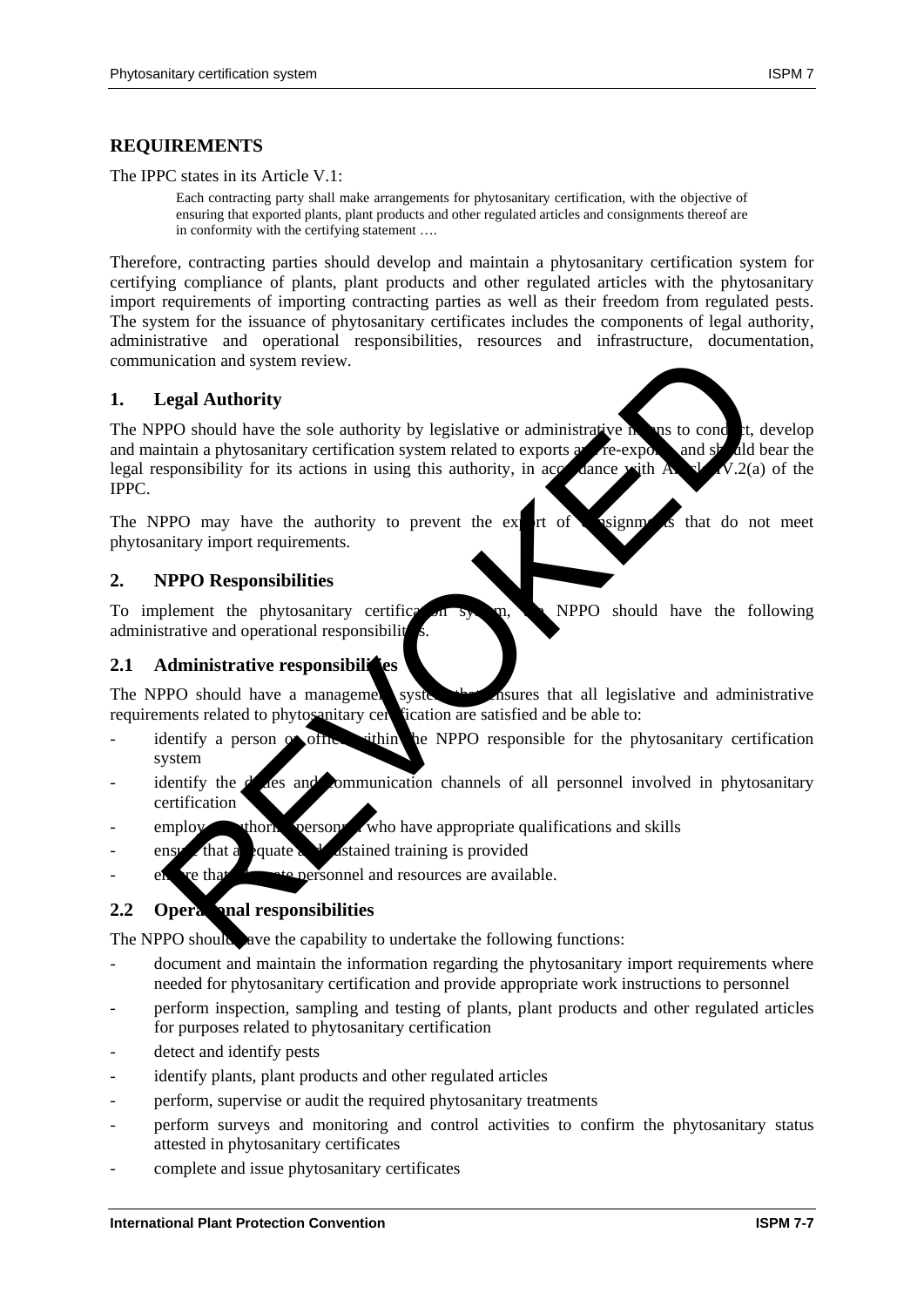- verify that appropriate phytosanitary procedures have been established and correctly applied
- investigate and take corrective actions (if appropriate) on any notification of non-compliance
- produce operational instructions to ensure that phytosanitary import requirements are met
- archive copies of issued phytosanitary certificates and other relevant documents
- review the effectiveness of phytosanitary certification systems
- implement, to the extent possible, safeguards against potential problems such as conflicts of interest and fraudulent issuance and use of phytosanitary certificates
- conduct training for personnel
- verify the competency of authorized personnel
- ensure through appropriate procedures the phytosanitary security of consignments after phytosanitary certification prior to export.

#### **3. Resources and Infrastructure**

#### **3.1 Personnel**

The NPPO of the exporting country should have, or have access to, personnel with the technical qualifications and skills appropriate for the duties and responsibilities qualifications and skills appropriate for the duties and responsibilities conducting phytosanitary certification activities. The personnel should have the training  $\mathbf{p}$  experience to undertake the functions described in section 2.2.

In addition to being technically qualified and having the kills, expertise and training required to perform these functions, personnel should have no conflict of interest in the outcome of the phytosanitary certification. Guidelines for public officers issuing phytosanitary certificates are provided in Appendix 1 *[under development* amend as

Except for the issuance of phytosanitary certificates non-governmental personnel may be authorized by the NPPO to perform specified certification functions. To be authorized, such personnel should be qualified and skilled, and responsible to the UPPO of ensure independence in their exercise of qualified and skilled, and responsible to the NPPO. To ensure independence in their exercise of official functions, they should be subject to result to obligations equivalent to those for government officials and have no conflict of interest (e.g. financial or otherwise) that may affect the outcome. Experience and Infrastructure<br>
Resources and Infrastructure<br>
Resources and Infrastructure<br>
PPO of the exporing country should have, or have accessible and response and<br>
PPO of the exporing country should have, or have acce

### **3.2** Information **on phytosanitary import requirements**

Phytosanitary certification should be based on official information from the importing country. The NPPO of the extent should, to the extent possible, have available current official information concerning the  $\mathcal{P}_1$  containing import requirements of relevant importing countries. Such information should be made available in accordance with Article VII.2(b), VII.2(d) and VII.2(i) of the IPPC and  $N = 0.2004$ , section 5.1.9.2.

#### **3.3 Technic information on regulated pests**

Personnel involved in phytosanitary certification should be provided with adequate technical information concerning regulated pests for the importing countries including:

- their presence and distribution within the exporting country
- the biology, surveillance, detection and identification of these pests
- the means to control such pests, including treatment where appropriate.

#### **3.4 Materials and facilities**

The NPPO should ensure that adequate equipment, materials and facilities are available to carry out sampling, inspection, testing, treatment, consignment verification and other phytosanitary certification procedures.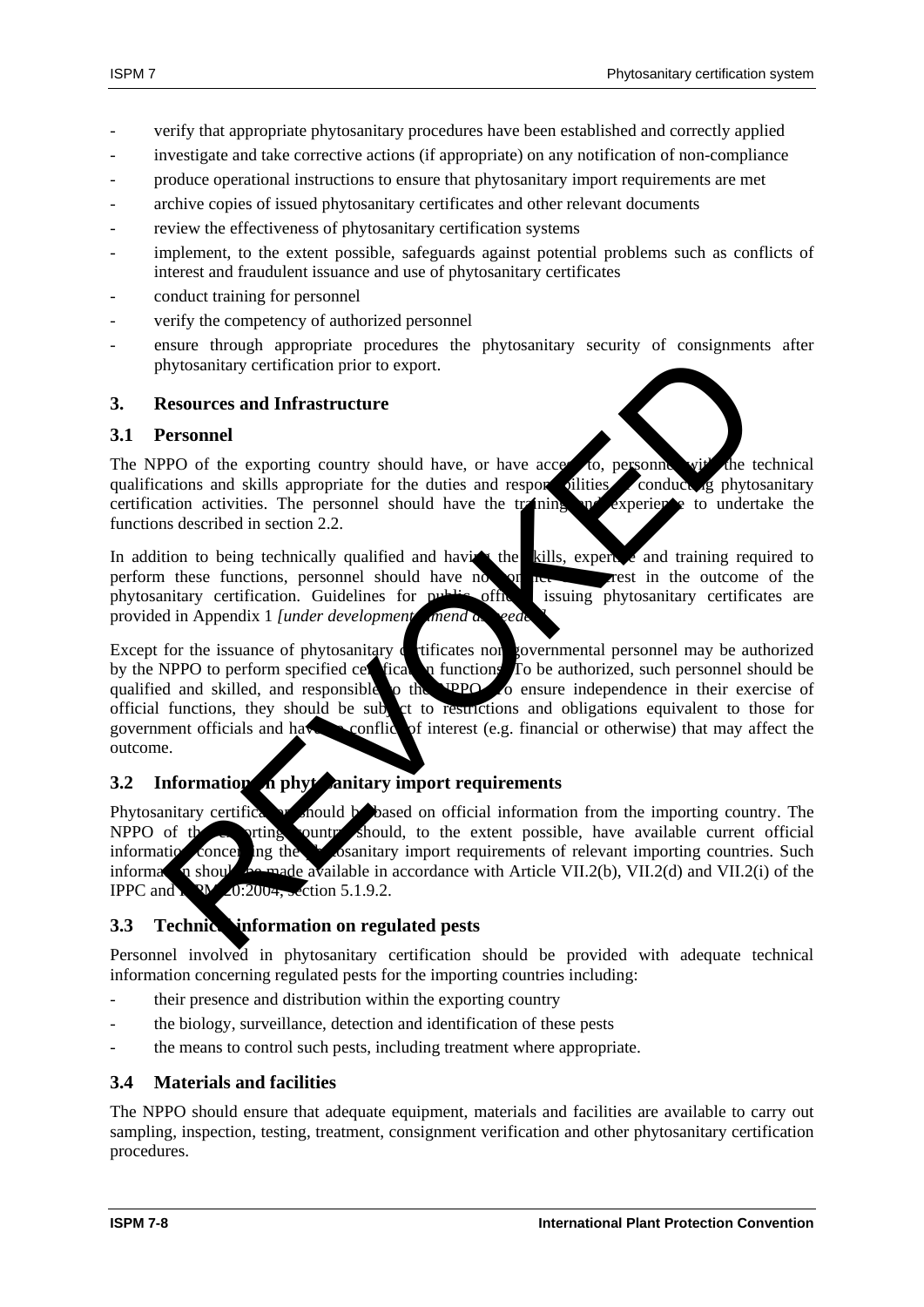## **4. Documentation**

The NPPO should have a system for documenting the relevant procedures applied and maintaining records (including documentation storage and retrieval). The system should allow the traceability of phytosanitary certificates and the related consignments and their parts. The system should also allow verification of compliance with the phytosanitary import requirements.

## **4.1 Phytosanitary certificates**

The phytosanitary certificates are the documentary assurance that the phytosanitary certification process as described under the IPPC has been undertaken. The model phytosanitary certificates as described in the Annex to the IPPC should be used. Specific guidance is provided in ISPM 12:2011.

## **4.2 Documentation of procedures**

The NPPO should maintain guidance documents and work instructions, as appropriate, covering all the procedures of the phytosanitary certification system, including:

- specific activities relating to phytosanitary certificates, as described in IPM 12:201<sub>1</sub>, including inspection, sampling, testing, treatment and verification the identity and integrity of consignments
- maintaining security over official seals and marks
- ensuring traceability of consignments, including their identification and phytosanitary security (as appropriate) through all stages of production, handling and transport prior to export
- investigation of notifications of non-compliance from the NPPO of an importing country, including, if requested by the NPPO of the importing country, a report of the outcome of such an investigation (this procedure should be in line with  $SPM 13:2001$ ) Documentation of procedures<br>
Pro should maintain guidance documents and work instructions, as<br>
recedures of the phytosanitary certification system, including:<br>
repeaties of the phytosanitary certification system, including
- investigation of invalid or fraudulent hytosanitary certificates, when the existence of these has been brought to the attention of e NPPO by means other than a notification of noncompliance.

In addition, NPPOs may have documented procedures in place related to phytosanitary certification for the cooperation with stake holders (i.e. producers, brokers, traders).

#### **4.3 Record-keeping**

In general, records should be kept concerning all procedures related to phytosanitary certification. Copies of phytosanity certificates should be kept by the NPPO for the purposes of validation and traceability for appropriate period of time (at least one year).

For each noisignment for which phytosanitary certificates are issued, records should be kept on:

- inspection, the inspection of the verification that was carried out
- sample aken
- $name of  $\epsilon$  personnel who undertook these tasks$
- the date on which the activity was undertaken
- results obtained.

Records should be kept for an appropriate period of time (at least one year) and the NPPO should be able to retrieve these records. The use of a secure electronic storage and retrieval system is recommended for standardized documentation of records.

It may be useful to keep such records for those non-compliant consignments for which phytosanitary certificates were not issued.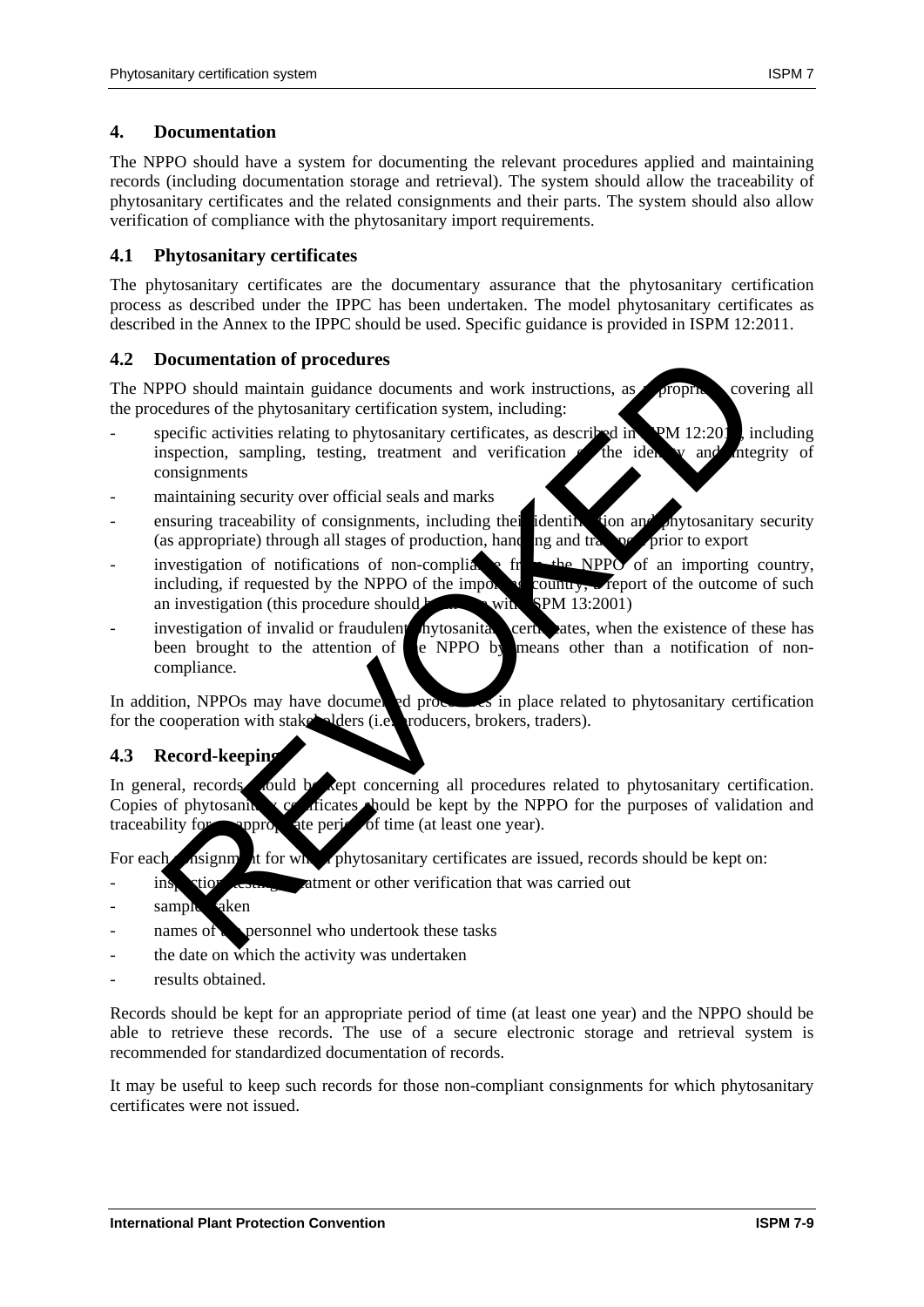### **5. Communication**

### **5.1 Communication within the exporting country**

The NPPO should have procedures in place for timely communication to relevant government departments and agencies, authorized personnel and industry such as producers, brokers, exporters and other stakeholders concerning:

- phytosanitary import requirements of other countries
- pest status and geographical distribution
- operational procedures.

## **5.2 Communication between NPPOs**

According to the IPPC, Article VIII.2:

Each contracting party shall designate a contact point for the exchange of information connected with the implementation of this Convention.

Official communications should be sent to and from that contact point. Jowever, or specific information or activities (e.g. notification of non-compliance) application  $\frac{1}{2}$  alternative information or activities (e.g. notification of non-compliance) and points for contact on such matters.

In order to supply the NPPO of the exporting country with phytos  $\alpha$  ary imported requirements, clear and accurate information should be provided by the importing country, preferably by its IPPC contact point in accordance with IPPC Article VII.2(b) and also in esponse to a quest by the NPPO of the point in accordance with IPPC Article VII.2(b) and  $a$  also in esponse to exporting country. It may also be made available  $\mathbf{h}$  and  $\mathbf{e}$  regional protection organizations (RPPOs) or on the International Phytosanitary Portal (IPP) (https://www.ippc.int). NPPOs are encouraged to provide their official phytosanitary in the set of rememts to RPPOs or on the IPP in one of the official languages of FAO, preferably in English. The  $\overline{N}$ PO of the exporting country may also request its exporters to provide such information and encourage them to inform it about any changes in requirements. ing to the IPPC, Article VIII.2:<br>
Each contracting any shall designate a contact point for the exchange of information of the implementation of this Convention.<br>
It communications should be sent to and from that contact po

Where necessary, the NPPO of the exporting country should communicate with the IPPC contact point of the importing country to  $c \sim f_V$  and  $c \sim f_V$  firm the phytosanitary import requirements.

If after phytosanitary certification the NPO of the exporting country becomes aware that an exported consignment may not ave complied with phytosanitary import requirements, the IPPC contact point or designated alternative point of contact in the importing country should be informed as soon as possible. In cases where no compliance has been identified at import, ISPM 13:2001 applies.

## **6.** Phytosanite **v** Certification System Review

The NPP showld periodic vertex the effectiveness of all aspects of its export phytosanitary certification tem and implement changes to the system if required.